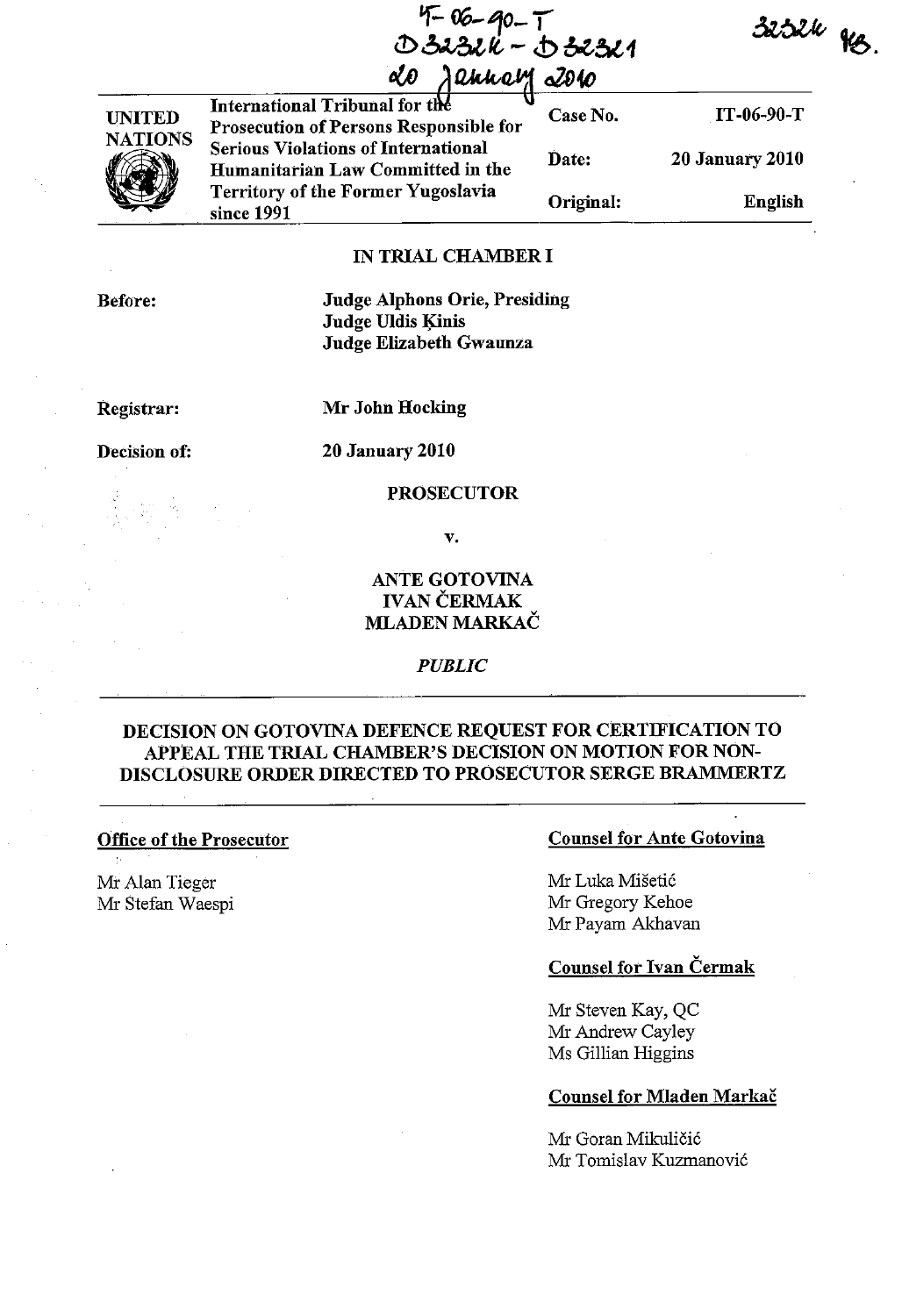1. On I December 2009, the Chamber denied a motion of the Gotovina Defence for a non-disclosure order directed to Prosecutor Serge Brammertz ("Decision").! On 8 December 2009, the Gotovina Defence filed a request for certification to appeal the Decision ("Request"),<sup>2</sup> On 22 December 2009, the Prosecution filed its response to the Request, asking that it be denied ("Response"). $3$ 

2. Rule 73 (B) of the Tribunal's Rules of Procedure and Evidence ("Rules") requires two cumulative criteria to be satisfied to allow a Trial Chamber to grant a request for certification to appeal: I) that the decision involved an issue that would significantly affect the fair and expeditious conduct of the proceedings or the outcome of the trial, and 2) that, in the opinion of a Trial Chamber, an immediate resolution by the Appeals Chamber may materially advance the proceedings.

3. As for the first requirement of Rule 73 (B) of the Rules, the Gotovina Defence submits that the Decision affects Gotovina's right to equality of arms.<sup>4</sup> Specifically, the Gotovina Defence argues that, while its only way of obtaining documents from the European Union is to request an order from the Trial Chamber, the Prosecution, by making public comments on Croatia's co-operation, resorts to a non-procedural avenue of obtaining evidence, in violation of Rule 7 *bis* of the Rules.<sup>5</sup> The Prosecution responds that Gotovina fails to show how the Prosecutor's reports violate any of Gotovina's rights under the Statute of the Tribunal or how the requested non-disclosure order would have any effect on his own efforts to obtain documents from the European Union.<sup>6</sup> Therefore, concludes the Prosecution, Gotovina fails to show that the Decision affects either the conduct or outcome of the trial.<sup>7</sup>

4. As for the second requirement of Rule 73 (B) of the Rules, the Gotovina befence argues that, if the Appeals Chamber were to fmd now that Gotovina's right to equality of arms

<sup>1</sup> Decision on Motion for Non-Disclosnre Order Directed to Prosecntor Serge Brammertz, I December 2009.

<sup>&</sup>lt;sup>2</sup> Gotovina Defence Request for Certificate to Appeal the Trial Chamber's Decision on Motion for Non-Disclosnre Order Directed to Prosecutor Serge Brammertz, 8 December 2009.

<sup>&</sup>lt;sup>3</sup> Response to Gotovina's Motion for Certification to Appeal Decision Denying Non-Disclosure Order, 22 December 2009.

<sup>4</sup> Request, paras 3-7.

<sup>5</sup> Ibid., paras 7-8. Rule 7 *his* of the Rules provides as follows:

<sup>(</sup>A) In addition to cases to which Rule 11, Rule 13, Rule 59 or Rule 61 applies, where a Trial Chamber or a permanent Judge is satisfied that a State has failed to comply with an obligation under Article 29 of the Statute which relates to any proceedings before that Chamber or Judge, the Chamber or Judge may advise the President, who shall report the matter to the Security Council.

<sup>(</sup>B) If the Prosecutor satisfies the President that a State has failed to comply with an obligation under Article 29 of the Statute in respect of a request by the Prosecutor under Rule 8, Rule 39 or Rule 40, the President shall notify the Security Council thereof.

<sup>6</sup> Response, paras 1-3.

 $<sup>7</sup>$  Ibid., para. 3.</sup>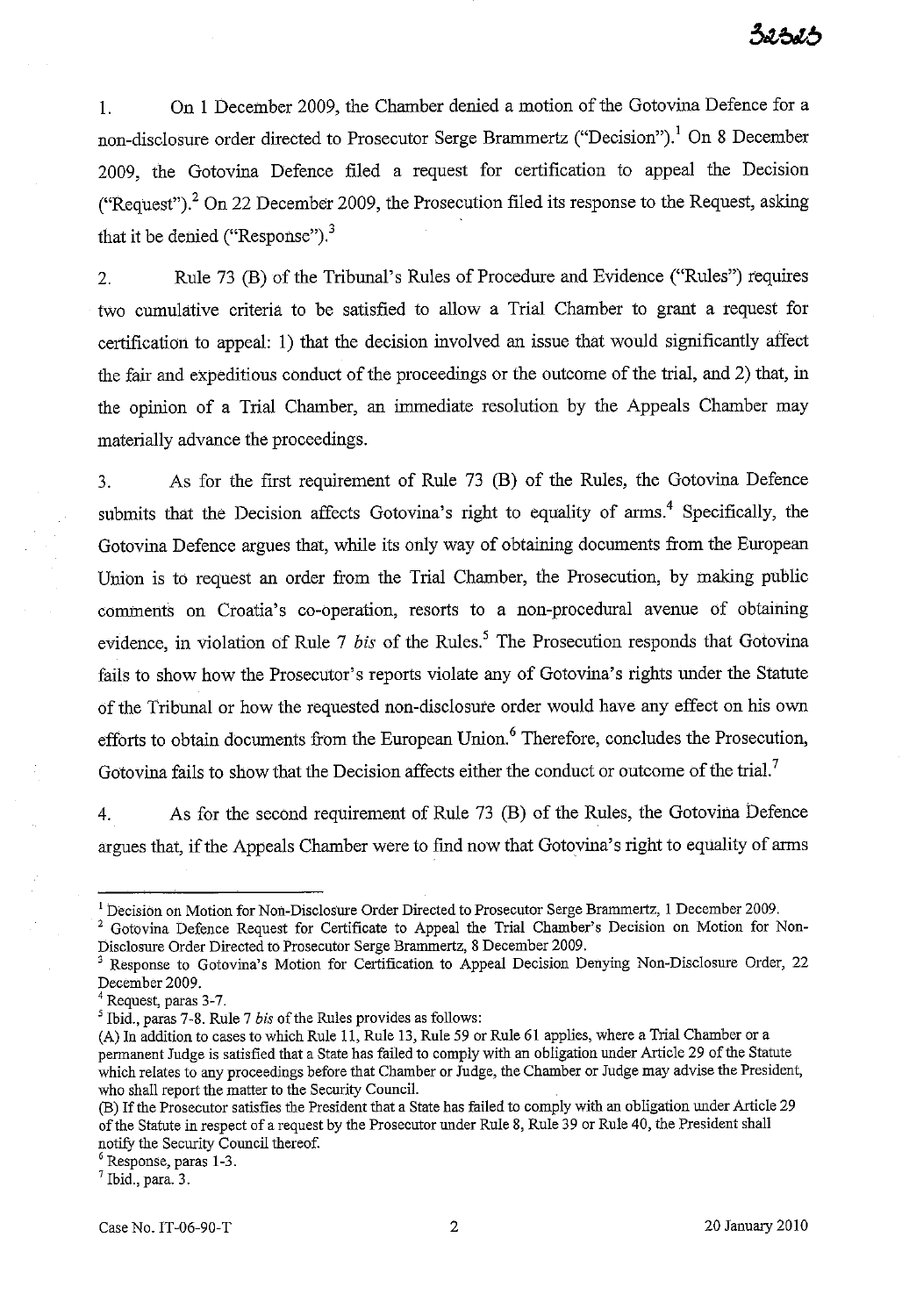has been violated, the Chamber could still act to ensure that Gotovina is able to obtain evidence from the European Union, and act further to exclude any evidence obtained in violation of Rule 7 *bis* of the Rules.<sup>8</sup> The Prosecution advances the same counter-arguments as for the first requirement of Rule 73 (B) of the Rules, and further argues that Gotovina does not allege that any evidence has been obtained in violation of Rule 7 *bis* of the Rules, which therefore remains a hypothetical possibility.<sup>9</sup>

5. The Chamber notes that the Gotovina Defence's search for European Community Monitoring Mission documents is the subject of separate litigation. In response to a motion of the Gotovina Defence, the Chamber has already issued an order and two invitations aiming to assist the Gotovina Defence in obtaining certain documents from the European Union.<sup>10</sup> Furthermore, it is not a central issue in the Decision. An immediate ruling by the Appeals Chamber would therefore not assist in obtaining the one outstanding document that the Gotovina Defence still seeks from the European Union. As for excluding any evidence hypothetically obtained in violation of Rule 7 *bis* of the Rules, it would be practically very difficult, if not impossible, to determine whether reporting by the Prosecutor to the UN Security Council constituted the ultimate motivation behind providing specific documents to the Prosecution. Most importantly, the motion of the Gotovina Defence was for an order barring the Prosecutor from making any public assessments of Croatia's co-operation in the search for artillery documents, and precluding him from disclosing to the public, including the UN Security Council and the European Union, any information relating to his application under Rule 54 *bis* of the Rules.<sup>11</sup> A reversal of the Decision by the Appeals Chamber, with the effect of barring the Prosecutor from making such public statements, would have no discernible consequences for the proceedings. The possibility that further reporting by the Prosecutor would lead to obtaining relevant and probative documents that otherwise would not have been obtained is too remote and hypothetical to satisfy the second requirement in Rule 73 (B) of the Rules. Consequently, the Chamber finds that an immediate resolution by the Appeals Chamber would not materially advance the proceedings. Having found that the second requirement of Rule 73 (B) of the Rules is not met, there is no need for the Chamber to examine the first requirement.

<sup>&</sup>lt;sup>8</sup> Request, paras 9-10.

<sup>&</sup>lt;sup>9</sup> Response, paras 1, 4-5.

<sup>&</sup>lt;sup>10</sup> See, in particular, Order Compelling Access to Archives of the European Union Monitoring Mission, 28 February 2008; Invitation to the European Union and to the Gotovina Defence, 19 June 2009; Invitation to the European Union, 16 December 2009.<br><sup>11</sup> Decision, para. 1.